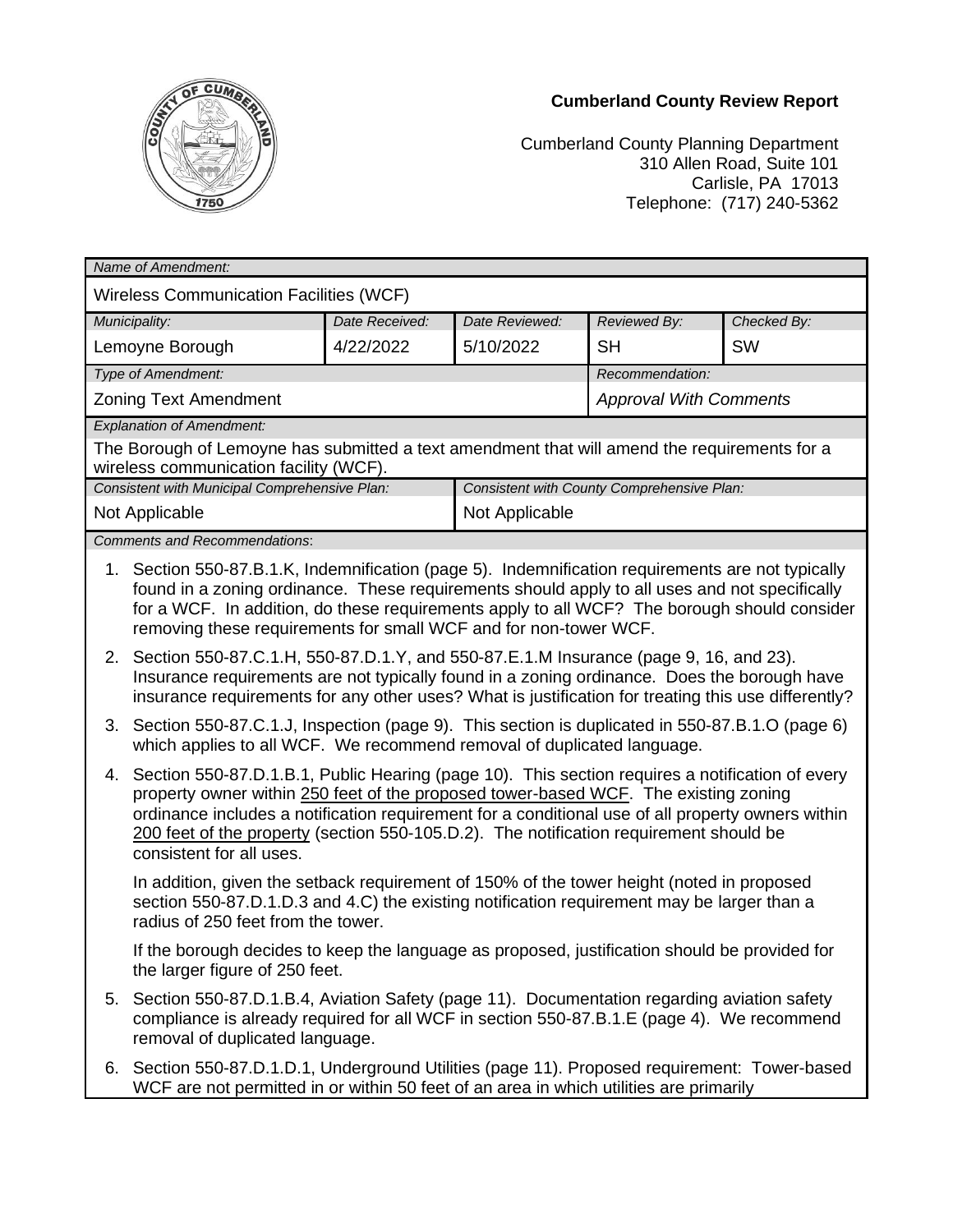underground.

- a. The proposed language should clarify what "primarily" underground means. For example, public water, public sewer and gas lines are all underground utilities. The borough should consider adding the term and definition of "Underground Area" from the proposed design manual.
- b. The borough should determine whether electric, telephone and fiber optics are all required to be underground throughout the borough. Does this requirement exclude tower-based WCF?
- c. Does this requirement only apply to tower-based WCF? It appears that similar requirements are not found in the non-tower WCF. The design manual has a similar requirement for a small WCF in an underground area.
- 7. Section 550-87.D.1.D.2 (page 11). It appears that this is a typo. The same requirement is listed in section 550-87.D.1.A.1.
- 8. Section 550-87.D.1.E.3 (page 12). The phrase 'feet in height' appears to be a typo. Recommend removing this text for clarification.
- 9. Section 550-87.D.1.G, Fence / Screen (page 12-13). This section indicates that fencing for a tower-based WCF should comply with the borough zoning code. Proposed section 550- 87.C.1.D.4 (page 8) indicates that a non-tower WCF may have a security fence not to exceed 8 feet in height. The fencing requirements should be consistent.
- 10. Section 550-87.D.1.J, Parking (page 13). This section states that the borough council may require two off street parking spaces. The language is vague. What criteria will be used to determine whether parking spaces are required?
- 11. Stealth technology requirements for a tower-based WCF and all associated equipment should be condensed to a single section. The proposed text includes stealthing requirements in section 550-87.D.1, subsections E.1, H.2, H.3, and K.
- 12. Section 550-87.D.1.U, Timing of Approval (page 15-16). Timing of approval is already addressed in section 550-87.B.1.P (page 6-7) which applies to all WCF. These requirements should be placed in one section.
- 13. Section 550-87.D.1.V, Nonconforming Uses (page 16). Nonconforming use requirements are addressed in zoning ordinance section 550-77. We recommend removal of duplicative language.
- 14. Section 550-87.D.1.W, Removal (page 16). Requirements to remove abandoned WCF are already written in section 550-87.B.1.M (page 5-6) which applies to all WCF. The duplicative language should be removed.
- 15. Section 550-87.D.1.X, FCC License (page 16). Requirements to provide the FCC license are required for all WCF in section 550-87.B.1.A (page 3).
- 16. Section 550-87.D.1.Z, Engineer Signature (page 17). The requirement for an engineer signature is already listed in section 550-87.B.1.B (page 4) which applies to all WCF.
- 17. Section 550-87.D.1.CC, Full Site Plan (page 17). Site plan requirements are found in the borough subdivision and land development ordinance (SLDO). This section of the proposed language should be replaced by a reference to the ordinance. Information not required in the SLDO (i.e., inventory of suitable support structures) should be adopted as shown.
- 18. Section 550-87.D.1.CC.21 (page 19). Written notification is required during the conditional use